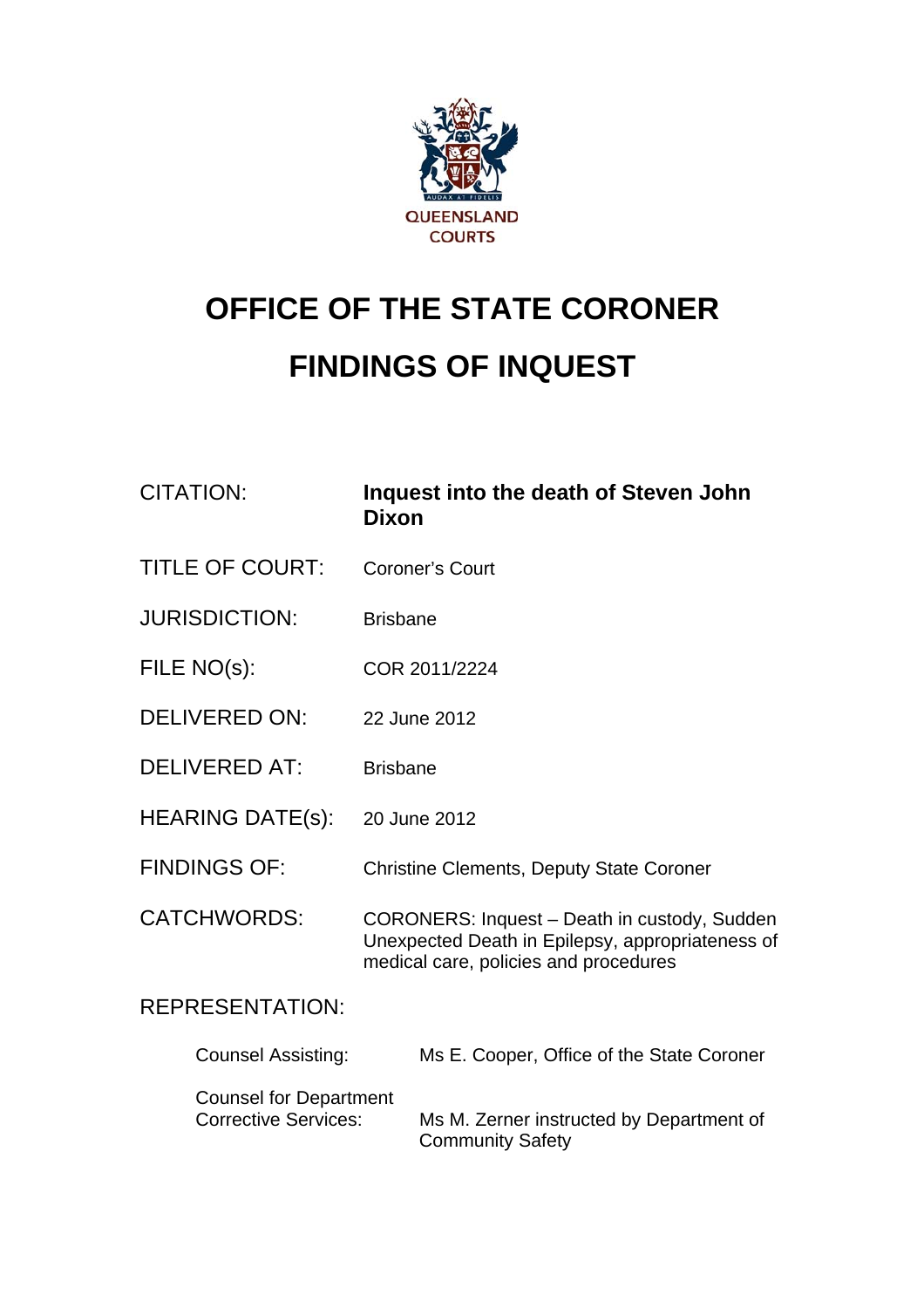# *Introduction*

Steven John Dixon was born on 5 March 1986. He died on 1 July 2011 when he was twenty five years of age. He died at the Brisbane Correctional Centre at Grindle Road, Wacol in Queensland. At the time of his death he was an inmate serving a custodial sentence of two years and six months. The sentence was imposed by the District Court and commenced on 1 April 2011. Taking into account time already served, Mr Dixon was eligible for parole on 22 December 2011 and due to be released on 22 September 2013. He was transferred from Arthur Gorrie Correctional Centre to the Brisbane Correctional Centre to commence his sentence on 7 April 2011.

His death was therefore a reportable death to the State Coroner pursuant to s. 8(3)(g) of the *Coroners Act 2003* as he was being detained under the authority of a court order.<sup>[1](#page-1-0)</sup>

In accordance with s. 11(7), as Deputy State Coroner, I directed the investigation of his death and have convened this inquest. $2$ 

The investigation was undertaken on the coroner's behalf by the Queensland Police Service Corrective Services Investigation Unit (CSIU).

A separate Queensland Police Services investigation was also undertaken.

# **Events leading to the death of Mr Dixon**

On 30 June 2011 lockdown occurred at 6pm. This was the usual procedure locking prisoners in their cells overnight. Mr Dixon was observed to be moving about in his cell, number 37. There had been no indication he was experiencing any health concerns. Correctional Services Officer Loo performed the headcount at lockdown of Unit S19 and noted Mr Dixon in his cell.

Correctional Services Officers performed head counts throughout the night at 22:10, 23:20, 01:13 and 04:20. Cells were unlocked at about 07:00 on 1 July 2011. At about 08:00, Correctional Services Officers entered Mr Dixon's cell to check on him as he was still on his bed. It was then he was discovered to be in an unresponsive condition.

Mr Dixon was housed in a secure unit, meaning each inmate was locked into his individual cell at lockdown time. The process of ensuring prisoners remain in their cell overnight and are safe involves randomly timed headcounts. A correctional officer shines a light into each cell to establish the inmate is present and there is no indication of a problem. The officer does not unlock or enter the cell and the inmate is not roused, awoken or spoken to. It must be remembered that considerations of safety and security have to be balanced with basic human rights of privacy and the opportunity for uninterrupted rest and sleep. Obviously there is a risk this curtailed inspection misses an opportunity to intervene in any situation where a prisoner may have some

<sup>&</sup>lt;sup>1</sup> Section 10

<span id="page-1-1"></span><span id="page-1-0"></span> $2$  Section 27(1)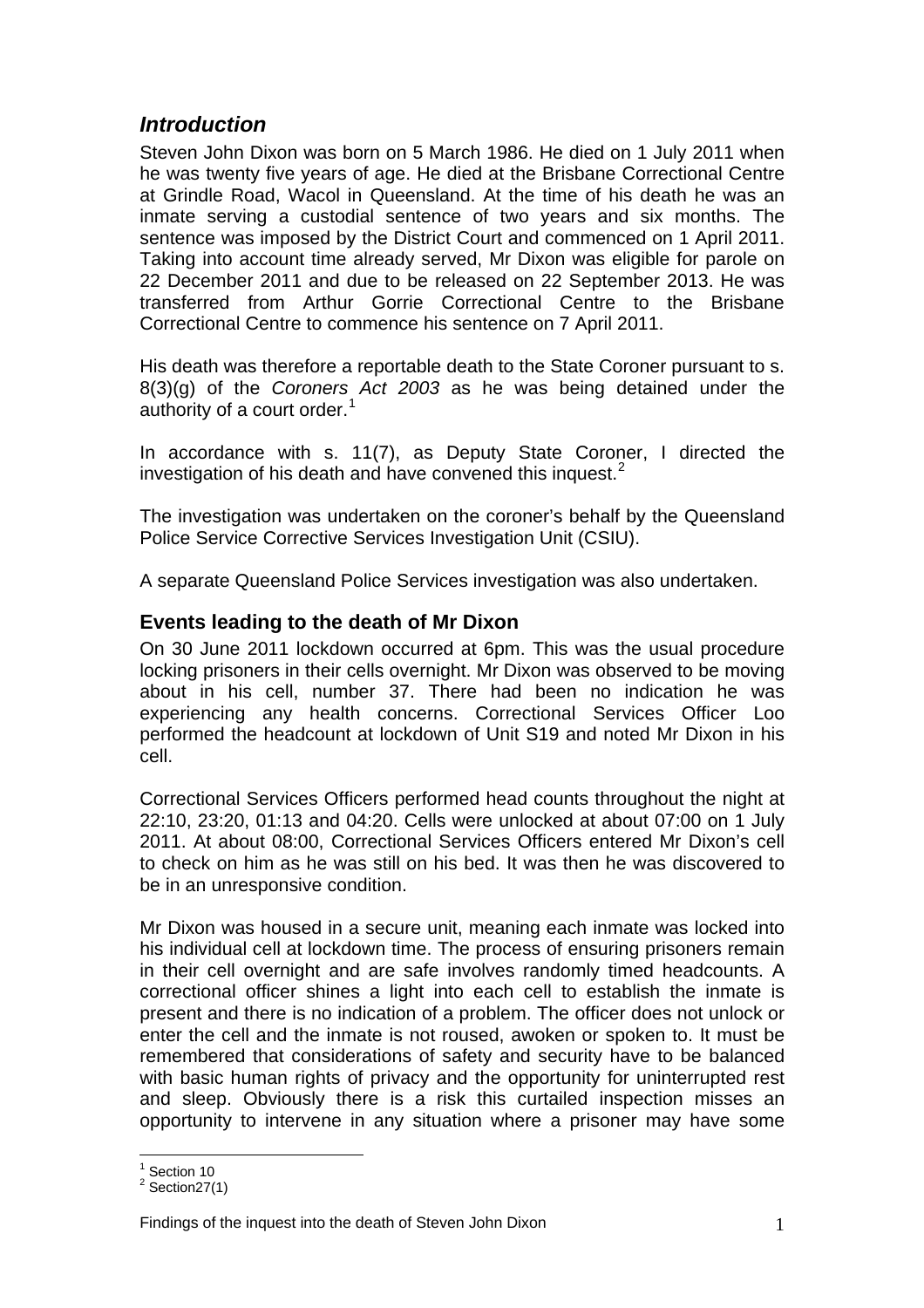medical situation which is not immediately apparent on bare sighting of a prisoner through a cell window.

Mr Dixon was lying face down on his bed. When he did not respond to verbal and physical prompts he was examined more closely. It was confirmed he was not breathing and a code blue was called. A Correctional Officer commenced chest compressions and the nurse attended promptly. Within a very short time an assessment was made establishing Mr Dixon was clearly deceased, and had been for some time.

#### **Autopsy**

An external and full autopsy examination was undertaken by forensic pathologist, Dr Alex Olumbe. There were no signs of injury observed. The pathologist did note signs of post-mortem change. There was no rigidity of the body. Lividity was distributed on the front of the body and on the flanks. The signs of post mortem change included petechial-like areas of haemorrhages on the upper neck and lateral aspects of the torso. There was also lividity in the front of the legs. There were signs of early decomposition. Examination of the tongue showed a dark red bite mark on the left hand side.

Internal examination did not reveal any injuries. Examination of the brain revealed a normal brain. There was no sign of disease or infection that could account for his sudden death. There was evidence of aspiration in both lungs.

The pathologist was provided with background information about the time and circumstances in which Mr Dixon was discovered deceased. He noted Mr Dixon was found face down on his bed in his cell at about 08:00 after the cell had been unlocked at 07:00. He was unresponsive and examination revealed clenched fists, no respiration or pulse rate, and post mortem lividity from head to the feet. Chest compressions were commenced by the Correctional Services Officer but ceased at 08:06 when the nurse assessed Mr Dixon and declared him to be deceased. There was vomit in his mouth and there was urine on the bedding.

The pathologist noted a neighbouring inmate reported hearing thud noises earlier during the night of 30 June 2011. He banged on his wall but there was no further noise. The pathologist had access to Mr Dixon's medical history. In particular it was noted he had a history of epilepsy, since about 1999.

The pathologist noted the most recent seizure and hospitalisation in April 2011. Mr Dixon reported feeling an 'aura' which preceded the seizure. He confirmed he had missed his Tegretol medication due to a video linkup with court. He reported seizure frequency was about once every two months. At the time it was documented Mr Dixon thought this was stable. He declined a blood test in hospital to check his Tegretol levels. He was discharged back to prison. The hospital advised he should be reviewed by a neurologist if he experienced further seizures.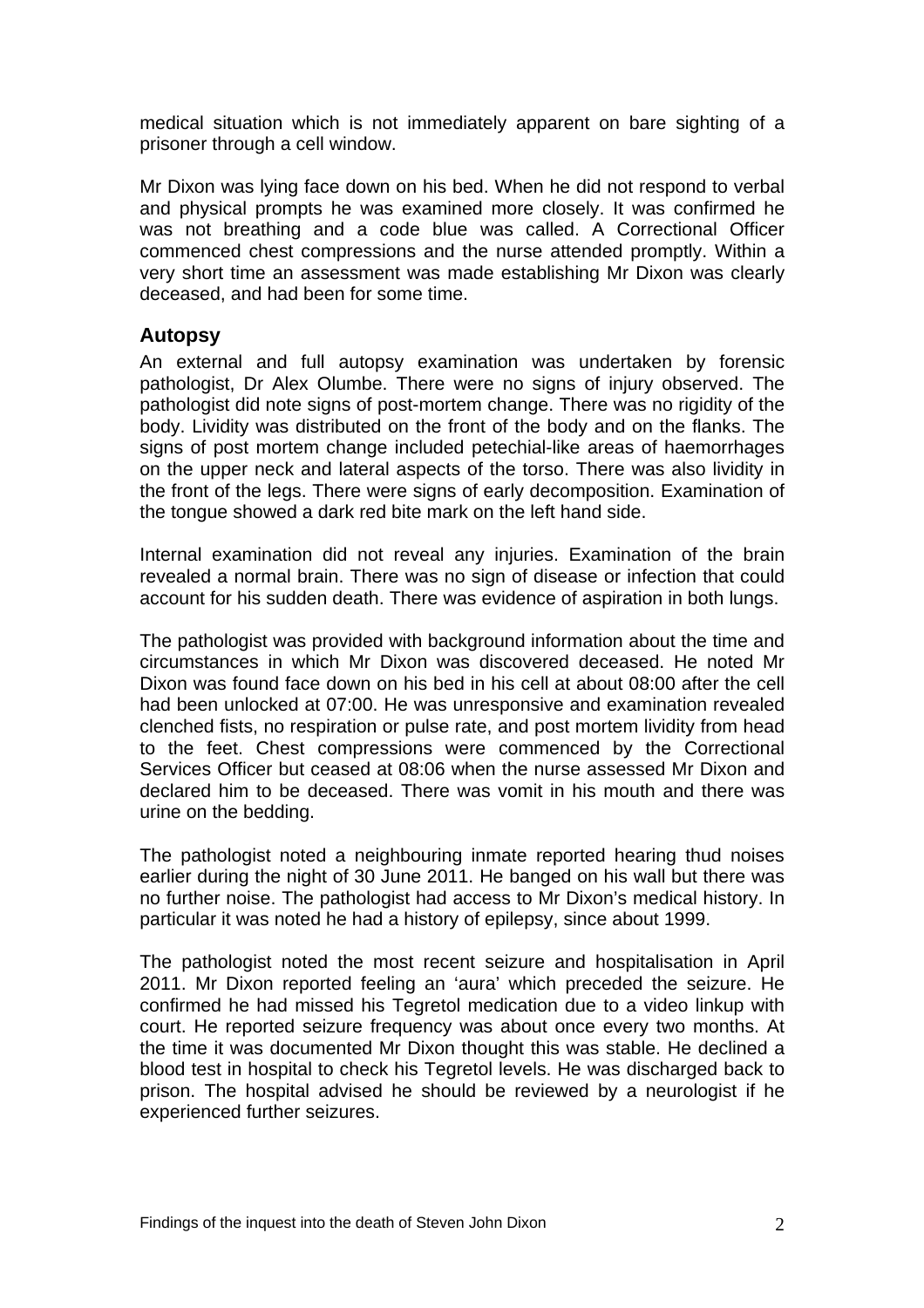The pathologist also noted the medical record maintained by Department of Corrective Services (now Offender Health Services). It was documented he had epilepsy since childhood and was taking 200mg Tegretol twice a day.

Three episodes of seizure whilst in custody were documented.

The first seizure whilst in custody was in a watch house at Beenleigh on 25 May 2011. He was taken to Logan Hospital. He told medical officers he had not taken his Tegretol medication for three days prior to the seizure occurring. The second occasion was on 31 March 2011 after transport from the watch house to the Arthur Gorrie Correctional Centre. The third episode was on 14 April 2011 when he was found semi conscious in his cell at Brisbane Correctional Centre and taken to the Princess Alexandra Hospital. He was discharged back to prison the following day.

The pathologist concluded Mr Dixon died due to Sudden Unexpected Death in Epilepsy (SUDEP). He noted there were signs suggesting he had experienced a seizure overnight including the thud noises heard by a neighbouring inmate, a wet area on bed linen smelling of urine, an empty bladder, a fresh bite mark on the tongue and scarring of the tongue consistent with chronic epilepsy.

Toxicology testing confirmed the presence of carbamazepine (Tegretol) recorded at 8.5mg/kg, which is a therapeutic level of the medication. (4-12 mg/ kg.)

The pathologist remarked the finding of a 'normal' brain does not exclude a diagnosis of epilepsy. The mechanism of death in SUDEP is unclear, but the combination of uncontrolled seizures along with both respiratory and cardiac mechanisms are pertinent, particularly when the normal body reflexes have been impaired, and the person is more susceptible to aspiration of stomach contents leading to blockage of airways compounded with respiratory failure. SUDEP is most common in people who have generalised tonic-clonic seizures, especially in young adults between 20 and 50 years of age. The most important risk factors are poor seizure control and seizures occurring during sleep.

#### **Health status prior to and during incarceration.**

Apart from Mr Dixon's history of epilepsy, diagnosed when he was aged about 12, Mr Dixon had also been diagnosed as hepatitis C positive and had previously attempted serious self harm on two occasions. In June 2000 there was a tablet overdose and in December 2010 he attempted to hang himself.

Previously he was hospitalised in Logan Hospital, Maryborough Hospital and Beaudesert Hospital.

Mr Dixon's partner, Maree Stephan was in a relationship with Mr Dixon over an eight year period. The couple had four children. She provided a statement to police indicating he was unreliable with taking medication for his epilepsy. In her language she said, 'He never took medication for his condition when he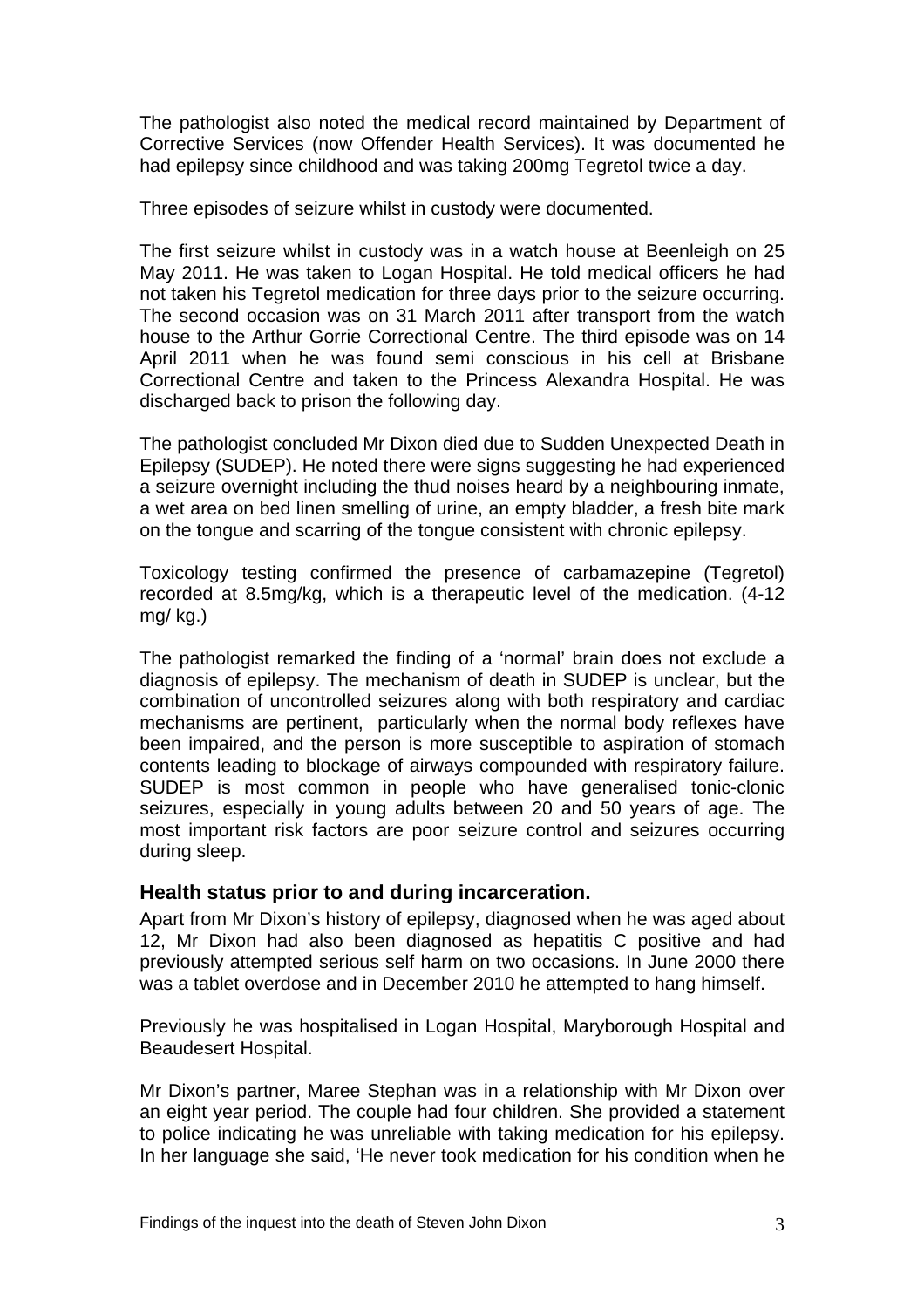was not in prison.<sup>[3](#page-4-0)</sup> She said he would average an epileptic seizure twice a week when he was drinking alcohol moderately. In the last year of his life he was drinking heavily and he averaged an epileptic seizure every couple of days. She said he also smoked marijuana. She visited him whilst he was in prison and saw him for the last time on 28 June 2011.

# **Medical care during incarceration**

Mr Dixon was transferred to the Brisbane Correctional Centre on 7 April 2011. His medical care was managed by the Visiting Medical Officer, Dr William Lethbridge. Dr Lethbridge was aware of his history of epilepsy, and his previous seizure whilst at the Beenleigh Watch house on 25 March 2011. He noted the advice from the Forensic Medical Officer at the time that Mr Dixon had been non compliant with his Tegretol medication which had been prescribed at 200mg twice daily.

After the seizure which occurred on 14 April 2011 when Mr Dixon was transferred to Princess Alexandra Hospital, Dr Lethbridge arranged to review him upon return to the prison. He ordered a blood test to measure his level of Tegretol. Results of 4.3mg indicated the need to elevate the dose. Dr Lethbridge then prescribed 300mg twice daily. A follow up test result on 5 May showed a reading of 5.4mg which was within the low therapeutic range.

The doctor reviewed Mr Dixon again on 14 June 2011 relating to tonsillitis and dermatitis. He also reviewed his medication and blood test result and decided it was prudent to increase the Tegretol to 400mg twice daily. The follow up blood test result was reviewed on 28 June and showed a result of 6.9mg /kg. This reading was more appropriately within the therapeutic range which is stated as 4-12mg/kg. Mr Dixon had not suffered any further seizures since the last episode on 14 April 2011.

# **Independent review of medial care, including consideration of family concerns**

Dr Les Griffiths is an experienced doctor working for the independent Clinical Forensic Medical Unit. At the coroner's request he reviewed the medical care received by Mr Dixon after perusing all relevant medical records and the autopsy report. He noted the prescribed medication of Tegretol which is appropriate to control tonic-clonic seizures. He observed it was important to manage the level of Tegretol closely as if it is too high, there is a risk of toxicity, and if it is too low, there is an elevated risk of seizure. Missing even one day's medication is a risk for the reoccurrences of a seizure. Dr Griffiths was satisfied Dr Lethbridge regularly monitored medication levels and adjusted the medication accordingly. A review of medication records indicate the correct dose was provided to him.

Dr Griffiths noted information from Mr Dixon's partner regarding the frequency of seizures when Mr Dixon was living in the community. In particular he noted the contrast in the frequency of seizures depending on whether Mr Dixon was living in the community or incarcerated. It was clear Mr Dixon was

<span id="page-4-0"></span> 3 Statement of Maree Stephan, paragraph 2

Findings of the inquest into the death of Steven John Dixon 4 4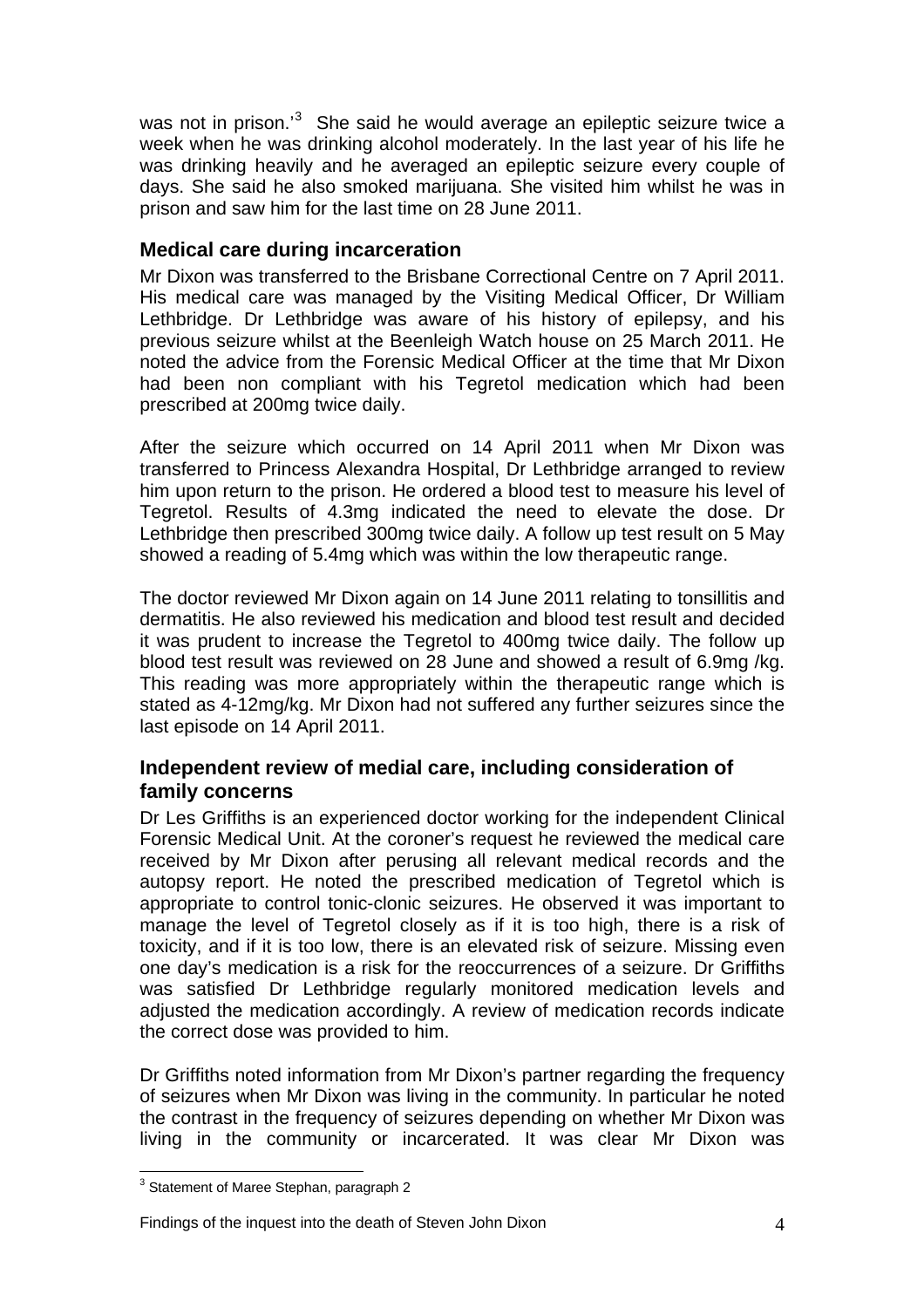experiencing fewer seizures when he was in custody and receiving regular medical care and monitoring of his anti-convulsant medication.

Dr Griffiths also reviewed the emergency response provided to Mr Dixon after he was found unresponsive in his cell at about 08:00 on 1 July 2011. He noted the correctional services officer provided chest compressions but did not commence any form of assistance with respect to respiration. However, Dr Griffiths was not critical of this in the circumstances because all of the evidence indicated Mr Dixon was deceased and indeed, had been deceased for some time.

Family members raised some issues including the doubling of the dose of Tegretol to 400mg twice daily. I have no hesitation in accepting the expert opinion of the independent doctor who considered the assessment, monitoring and adjustment of Tegretol levels was appropriate and achieved a therapeutic range of the medication, as evidenced by the reduced number of seizures experienced by Mr Dixon during his detention.

There was also some concern expressed by his partner when she observed what appeared to be a bruise on his body. This appearance was explained to be due to post mortem lividity, the fact Mr Dixon was lying face down when he died and the period of time after his death before he was found.

There was an indication in the evidence that Mr Dixon failed to take Tegretol on one day due to a video court commitment and this was followed by the seizure which occurred on 14 April 2011, requiring hospitalisation. This raises a couple of issues. Assuming it was just one dose that was missed it highlights Dr Griffith's advice that Tegretol must be taken strictly in accordance with the prescription to avoid the risk of a seizure. It is unclear whether or not the medication had been provided to Mr Dixon but Mr Dixon did not take it, or whether he missed the distribution of medication due to the court commitment. Dr Griffiths' review of medication charts indicated medication was dispensed regularly in accordance with Dr Lethbridge's prescription. However, it is also noted in the absence of an appropriate legal authority requiring Mr Dixon to physically consume the medication in sight of the nurse, it remained a matter for Mr Dixon whether or not he was compliant. There was evidence Mr Dixon was unreliable in taking any medication in the community. In contrast, the evidence suggests he was generally compliant whilst in prison because of the reduction in the incidence of seizures after he was incarcerated. Dr Griffiths noted there are other medications that can be added to a regime of Tegretol if break through seizures occur with the single medication. However, I accept his view that in Mr Dixon's situation there had only been one episode of seizure. At this time it was not apparent Mr Dixon required additional medication.

# *Findings*

I have considered the investigations by CSIU and the Queensland Police Service. I am satisfied Mr Dixon's death has been properly investigated.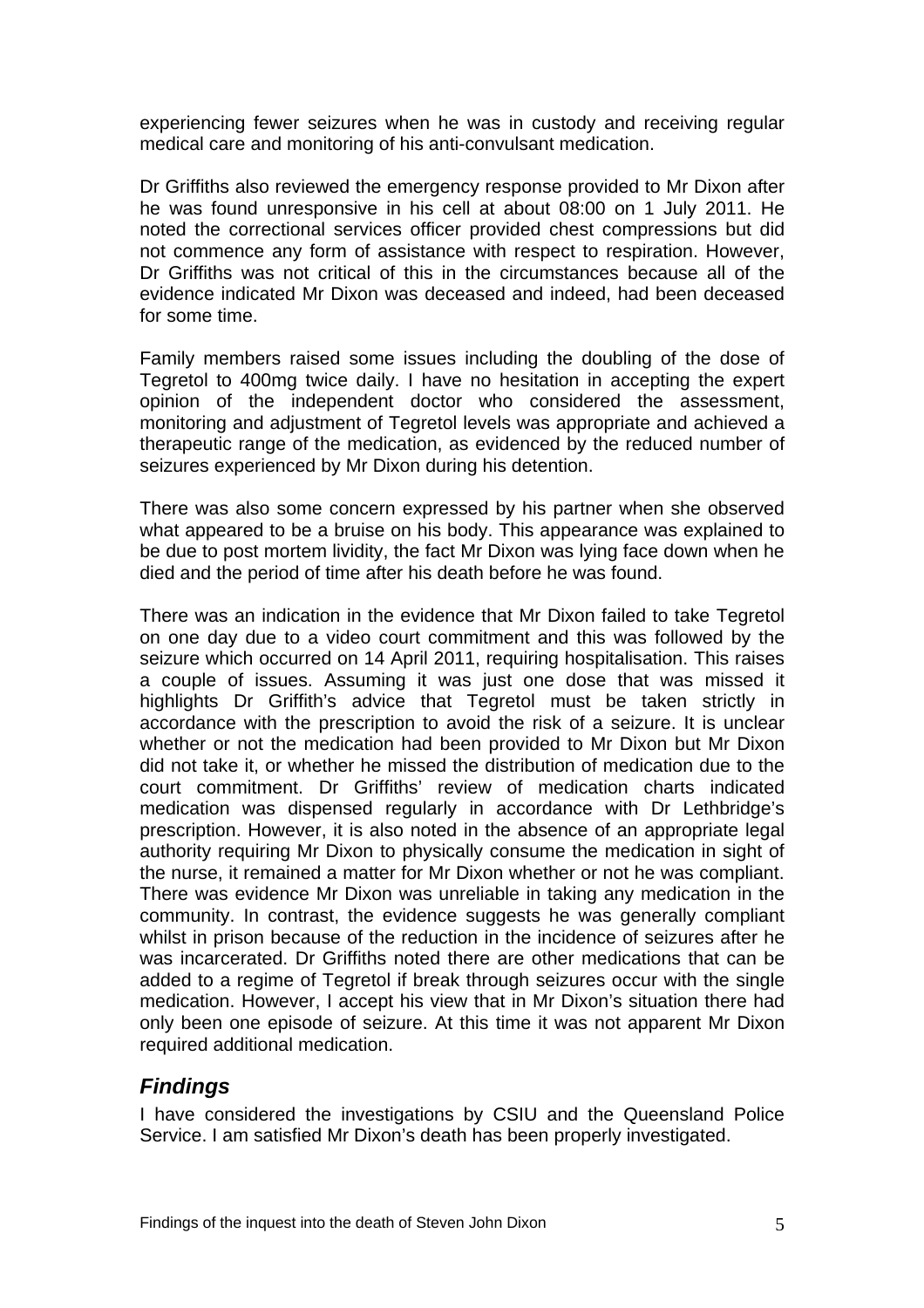I am satisfied on consideration of all of the evidence that Mr Dixon's untimely and unexpected death was due to natural causes. I am satisfied he received appropriate medical care during the period of his incarceration and there was a timely and appropriate response to the discovery that he was unresponsive in his cell. I note the intercom in his cell was functioning although I doubt there was any possibility for Mr Dixon to use this if, as it might be presumed, he suffered a seizure which commenced after he had fallen asleep. I do not consider there was any possibility he could have been revived even had attempts commenced at unlocking at 07:00 rather than 08:00.

I make the following formal findings in accordance with s. 45 of the *Coroner's Act 2003*.

- (a) The identity of the deceased was Steven John Dixon.
- (b) Mr Dixon was a prisoner at the Brisbane Correctional Centre at the time of his death. He had a known history of epilepsy and was receiving medical care. At the time of his death he had a therapeutic level of an appropriate anti-convulsant medication, Tegretol, in his bloodstream. Mr Dixon died after suffering an epileptic seizure whilst sleeping. He was last seen alive at about 18:00 on 30 June 2011. He was discovered unresponsive at about 08:00 on 1 July 2011. Efforts to resuscitate him were abandoned after it was confirmed he was deceased.
- (c) Mr Dixon died between 30 June 2011 and 1 July 2011.
- (d) He died at Brisbane Correctional Centre, Grindle Road, Wacol, Queensland.
- (e) Mr Dixon died due to Sudden Unexpected Death in Epilepsy (SUDEP)

# *Comments*

Counsel representing Corrective Services submitted there was no basis to make comments where a conclusion had been reached that Mr Dixon's death was due to natural causes and could not have been prevented. While I accept the logic of the submission I do however consider it is worth reflecting on some matters.

Investigating police suggested an inmate with known epilepsy should be housed in a cell with a cell mate as a precautionary safety measure which might possibly increase awareness of a problem. There are difficulties with this suggestion which has been considered by Corrective Services and rejected as unviable. I accept there are primary considerations of security. In Mr Dixon's situation he had recently been sentenced and was still classified as a secure prisoner requiring accommodation in an individual cell.

I note there is the possibility of a flexible, individual and tailor made arrangement for a prisoner with special health needs via an Integrated